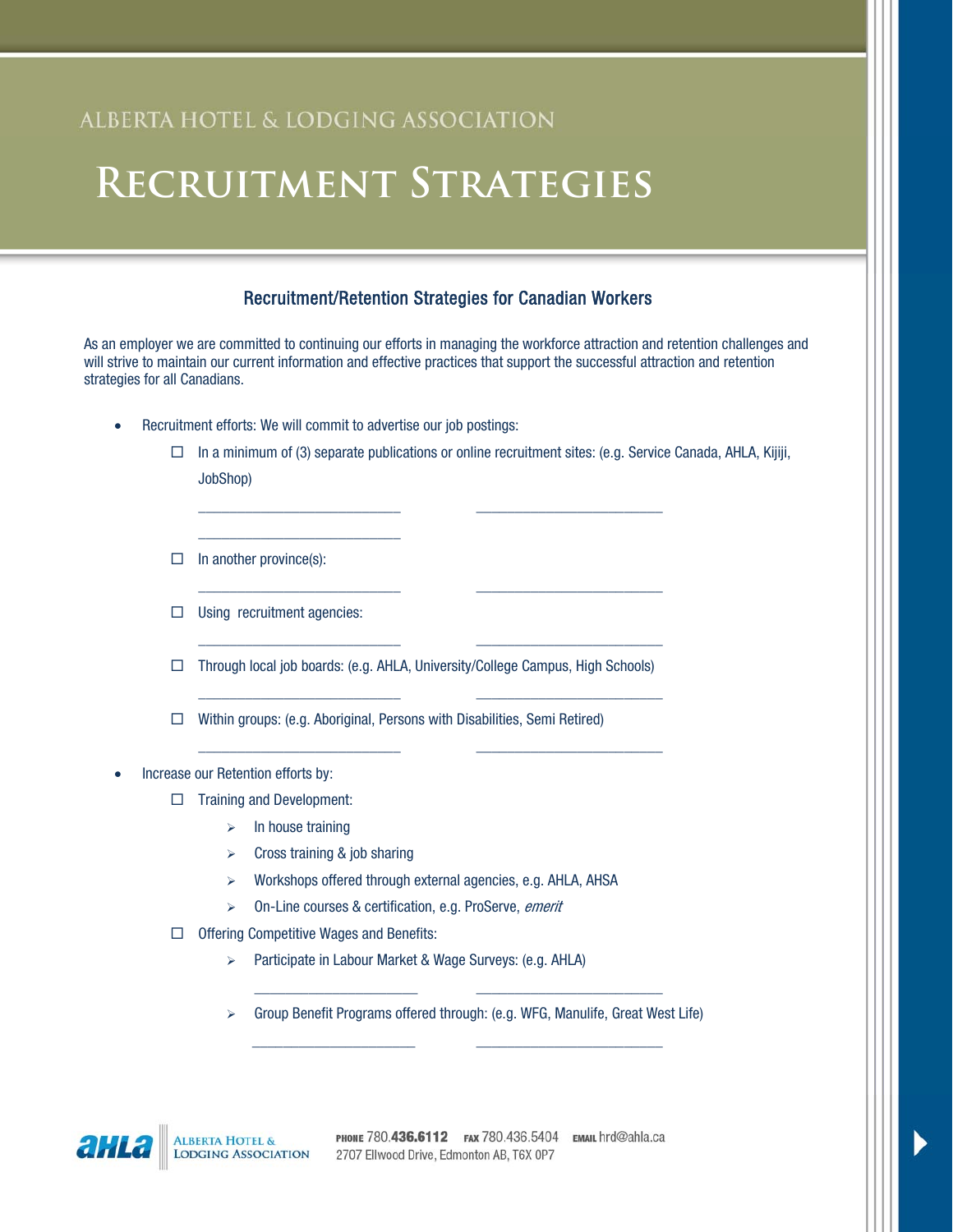# ALBERTA HOTEL & LODGING ASSOCIATION

| Recognition Programs: (e.g. You're Welcome Awards, White Hat, Red Hat)                  |
|-----------------------------------------------------------------------------------------|
| Participate in Designation Programs: (e.g. Employer of Choice, Green Key, Star Quality) |
| Referral Program in place                                                               |



ALBERTA HOTEL & PHONE 780.436.6112 FAX 780.436.5404 EMAIL hrd@ahla.ca<br>LODGING ASSOCIATION 2707 Ellwood Drive, Edmonton AB, T6X 0P7